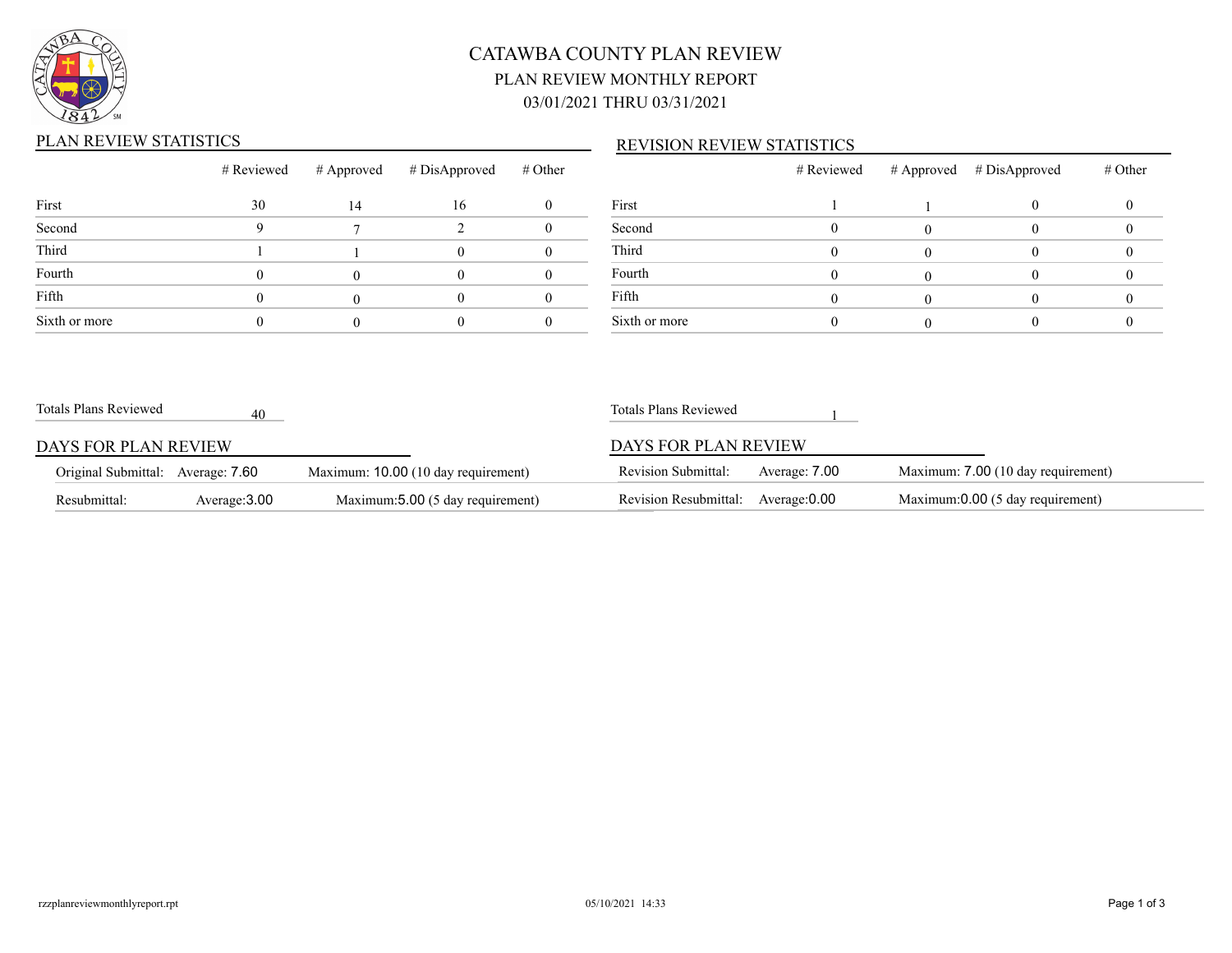

## CATAWBA COUNTY PLAN REVIEW PLAN REVIEW MONTHLY REPORT 03/01/2021 THRU 03/31/2021

#### TOWNHOME REVIEW STATISTICS

|               |  | $#$ Reviewed $#$ Approved $#$ DisApproved | $#$ Other |
|---------------|--|-------------------------------------------|-----------|
| First         |  |                                           |           |
| Second        |  |                                           |           |
| Third         |  |                                           |           |
| Fourth        |  |                                           |           |
| Fifth         |  |                                           |           |
| Sixth or more |  |                                           |           |

#### Totals Plans Reviewed

#### DAYS FOR PLAN REVIEW

| Submittal:   | Average: 8.00 | Maximum: 8.00 (10 day requirement) |
|--------------|---------------|------------------------------------|
| Resubmittal: | Average: 0.00 | Maximum:0.00 (5 day requirement)   |

1

#### PLAN REVIEW RELATED INSPECTIONS

### BLD ELE MECH PLM OTHER TOTAL **ALE** 4 0 0 0 0 4 **SAFETY** 11 0 0 0 0 11 **Total Number of Inspections: 15**

#### PLAN REVIEW RELATED INSPECTIONS BY INSPECTOR

| <b>Total Number of Inspections:</b> |    |      |  |  | 15                              |  |
|-------------------------------------|----|------|--|--|---------------------------------|--|
| Noah McNeilly                       | h  |      |  |  |                                 |  |
| David Smith                         | 10 |      |  |  |                                 |  |
|                                     |    | RLD. |  |  | ELE MECH PLM OTHER TOTAL SAFETY |  |